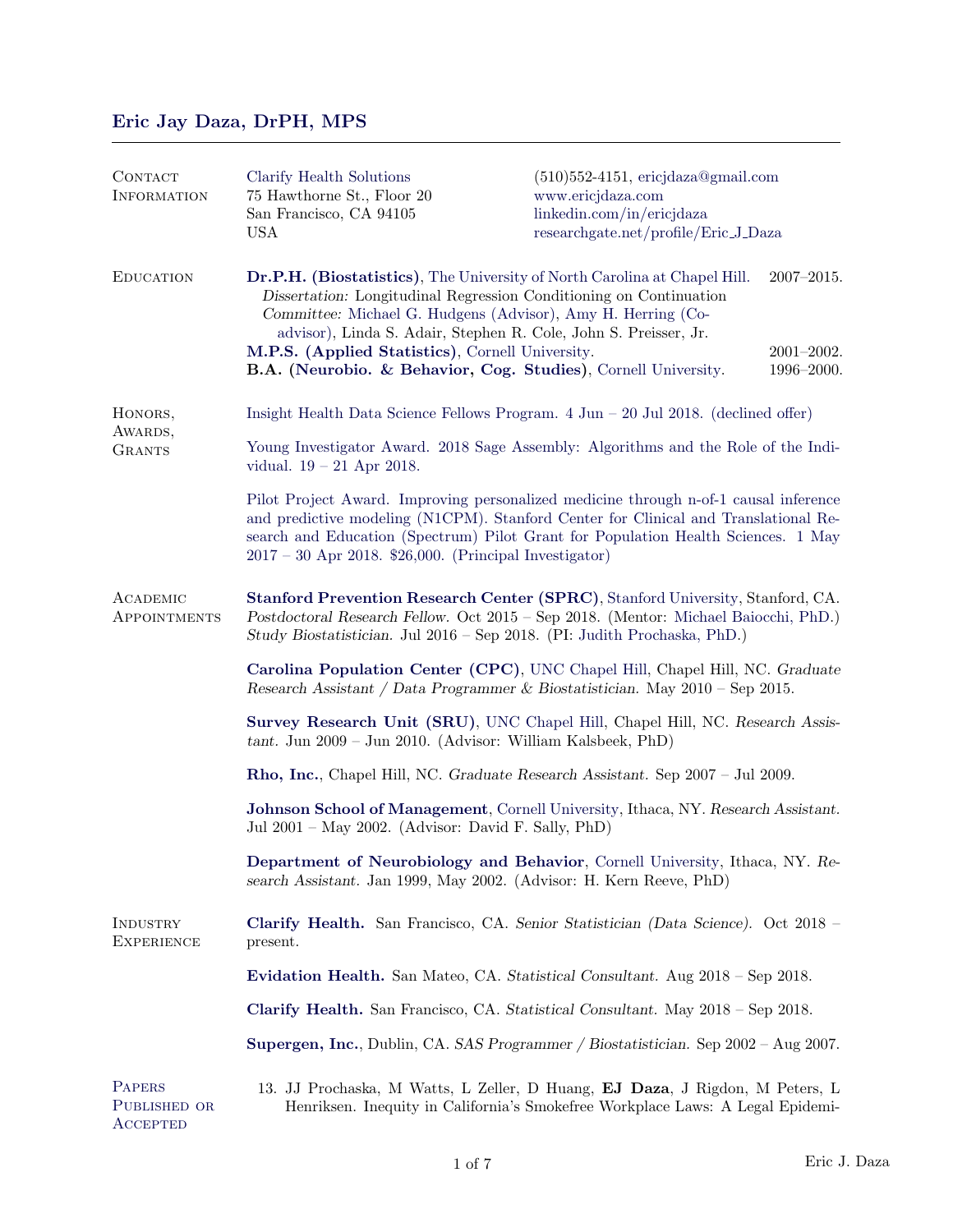ological Analysis of Loophole Closures. American Journal of Preventive Medicine, Feb 2020. (in press)

- 12. EJ Daza[, K Wac, M Oppezzo. Effects of Sleep Deprivation on Blood Glucose,](https://www.mdpi.com/2227-9032/8/1/6) [Food Cravings, and Affect in a Non-Diabetic: An N-of-1 Randomized Pilot Study.](https://www.mdpi.com/2227-9032/8/1/6) Healthcare[, Jan 2020.](https://www.mdpi.com/2227-9032/8/1/6)
- 11. EJ Daza[. Person as population: A longitudinal view of single-subject causal](https://arxiv.org/abs/1901.03423) [inference for analyzing self-tracked health data.](https://arxiv.org/abs/1901.03423)  $arXiv$  preprint  $arXiv:1901.03423$ , [Jan 2019. \(in preparation\)](https://arxiv.org/abs/1901.03423)
- 10. EJ Daza[. Causal analysis of self-tracked time series data using a counterfactual](https://www.thieme-connect.com/products/ejournals/abstract/10.3414/ME16-02-0044) framework for n-of-1 trials. [Methods of Information in Medicine](https://www.thieme-connect.com/products/ejournals/abstract/10.3414/ME16-02-0044), Feb 2018.
- 9. ML Nguyen, J Hu, K Hastings, E Daza[, M Cullen, L Orloff, L Palaniappan.](http://onlinelibrary.wiley.com/doi/10.1002/cncr.30958/full) [Thyroid cancer mortality is higher in Filipinos in the United States: An analysis](http://onlinelibrary.wiley.com/doi/10.1002/cncr.30958/full) [using National Mortality Records from 2003 through 2012.](http://onlinelibrary.wiley.com/doi/10.1002/cncr.30958/full) Cancer, Sep 2017.
- 8. EJ Daza[, MG Hudgens, AH Herring. Estimating inverse-probability weights for](http://www.stata-journal.com/article.html?article=st0474) [longitudinal data with dropout or truncation: The xtrccipw command.](http://www.stata-journal.com/article.html?article=st0474) The Stata Journal[, Jul 2017.](http://www.stata-journal.com/article.html?article=st0474)
- 7. AP Keil, EJ Daza[, SM Engel, JP Buckley, JK Edwards. A Bayesian approach to](http://journals.sagepub.com/doi/abs/10.1177/0962280217694665) the g-formula. [Statistical Methods in Medical Research](http://journals.sagepub.com/doi/abs/10.1177/0962280217694665), Jan 2017.
- 6. CG Brown-Johnson, A Burbank, EJ Daza[, A Wassmann, A Chieng, GW Rut](http://www.ajpmonline.org/article/S0749-3797(16)30247-1/abstract)[ledge, JJ Prochaska. Online patient-provider e-cigarette consultations: Perceptions](http://www.ajpmonline.org/article/S0749-3797(16)30247-1/abstract) of safety and harm. [American Journal of Preventive Medicine](http://www.ajpmonline.org/article/S0749-3797(16)30247-1/abstract), Dec 2016.
- 5. [JJ Prochaska, AK Michalek, C Brown-Johnson,](http://archinte.jamanetwork.com/article.aspx?articleid=2513450) EJ Daza, M Baiocchi, N Anzai, [A Rogers, M Grigg, A Chieng. Likelihood of unemployed smokers vs nonsmokers](http://archinte.jamanetwork.com/article.aspx?articleid=2513450) [attaining reemployment in a one-year observational study.](http://archinte.jamanetwork.com/article.aspx?articleid=2513450) JAMA Intern Med. [May 2016.](http://archinte.jamanetwork.com/article.aspx?articleid=2513450)
- 4. [VL Flax, LS Adair, LH Allen, S Shahab-Ferdows, D Hampel, CS Chasela, G Tegha,](http://jn.nutrition.org/content/145/8/1950.abstract) EJ Daza[, A Corbett, NL Davis, D Kamwendo, AP Kourtis, CM van der Horst, DJ](http://jn.nutrition.org/content/145/8/1950.abstract) [Jamieson, ME Bentley for the Breastfeeding, Antiretrovirals, and Nutrition \(BAN\)](http://jn.nutrition.org/content/145/8/1950.abstract) [Study Team. Plasma micronutrient concentrations are altered by antiretroviral](http://jn.nutrition.org/content/145/8/1950.abstract) [therapy and lipid-based nutrient supplements in lactating HIV infected Malawian](http://jn.nutrition.org/content/145/8/1950.abstract) women. [The Journal of Nutrition](http://jn.nutrition.org/content/145/8/1950.abstract), Jun 2015.
- 3. [VL Flax, M Negerie, AU Ibrahim, S Leatherman,](http://jn.nutrition.org/content/early/2014/05/07/jn.113.190124.abstract) EJ Daza, ME Bentley. Inte[grating group counseling, cell phone messaging, and participant-generated songs](http://jn.nutrition.org/content/early/2014/05/07/jn.113.190124.abstract) [and dramas into a microcredit program increases Nigerian women's adherence to](http://jn.nutrition.org/content/early/2014/05/07/jn.113.190124.abstract) [international breastfeeding recommendations.](http://jn.nutrition.org/content/early/2014/05/07/jn.113.190124.abstract) The Journal of Nutrition, May 2014.
- 2. [VL Flax, ME Bentley, GF Combs, CS Chasela, D Kayira, G Tegha, D Kamwendo,](http://ajcn.nutrition.org/content/early/2014/02/05/ajcn.113.073833.abstract) EJ Daza[, A Fokar, AP Kourtis, DJ Jamieson, CM van der Horst, LS Adair.](http://ajcn.nutrition.org/content/early/2014/02/05/ajcn.113.073833.abstract) [Plasma and breast-milk selenium in HIV-infected Malawian mothers are positively](http://ajcn.nutrition.org/content/early/2014/02/05/ajcn.113.073833.abstract) [associated with infant selenium status but are not associated with maternal sup](http://ajcn.nutrition.org/content/early/2014/02/05/ajcn.113.073833.abstract)[plementation: results of the Breastfeeding, Antiretrovirals, and Nutrition study.](http://ajcn.nutrition.org/content/early/2014/02/05/ajcn.113.073833.abstract) [The American Journal of Clinical Nutrition](http://ajcn.nutrition.org/content/early/2014/02/05/ajcn.113.073833.abstract), Apr 2014.
- 1. [EM Widen, ME Bentley, D Kayira, CS Chasela,](http://jn.nutrition.org/content/144/3/367.short?rss=1) EJ Daza, ZK Kacheche, G [Tegha, DJ Jamieson, AP Kourtis, CM van der Horst, LH Allen, S Shahab-Ferdows,](http://jn.nutrition.org/content/144/3/367.short?rss=1) [LS Adair for the BAN Study Team. Changes in soluble transferrin receptor and](http://jn.nutrition.org/content/144/3/367.short?rss=1) [hemoglobin concentrations in Malawian mothers are associated with those values](http://jn.nutrition.org/content/144/3/367.short?rss=1) [in their exclusively breastfed, HIV-exposed infants.](http://jn.nutrition.org/content/144/3/367.short?rss=1) The Journal of Nutrition, Mar [2014.](http://jn.nutrition.org/content/144/3/367.short?rss=1)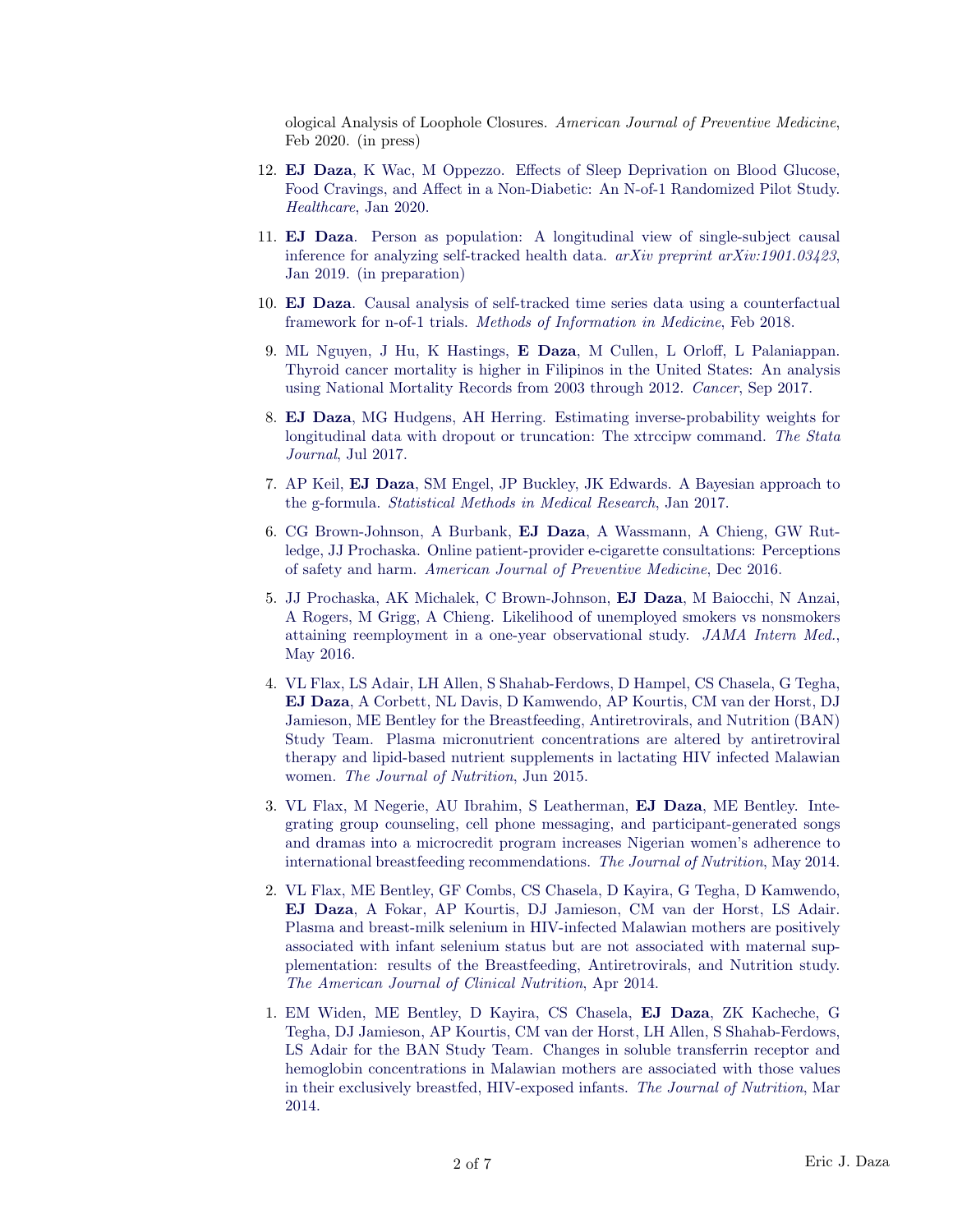| REVIEW OR IN<br>inference for analyzing self-tracked health data. (in preparation)<br>PREPARATION<br>1. E Weinlander, <b>EJ Daza</b> , M Winget. The impact of mind-body medicine skills<br>training on healthcare provider burnout. (in preparation)                                                                                                                                           |                                                                                                                                                                                                                                                                                                                                                                                                   |  |
|-------------------------------------------------------------------------------------------------------------------------------------------------------------------------------------------------------------------------------------------------------------------------------------------------------------------------------------------------------------------------------------------------|---------------------------------------------------------------------------------------------------------------------------------------------------------------------------------------------------------------------------------------------------------------------------------------------------------------------------------------------------------------------------------------------------|--|
|                                                                                                                                                                                                                                                                                                                                                                                                 |                                                                                                                                                                                                                                                                                                                                                                                                   |  |
| <b>OTHER</b><br>5. J Sills, L Winslow, ST May, IC McKay, T McCallum, EJ Daza, EM Guthman, D<br><b>PUBLICATIONS</b><br>Gutierrez, E Adkins, SM Homer-Drummond. Letters: Outside the Tower: March<br>for Science: Share your sign. Science, 14 Apr 2017.                                                                                                                                          |                                                                                                                                                                                                                                                                                                                                                                                                   |  |
| Letters: NextGen voices: Advocacy in brief. Science, 7 Apr 2017.                                                                                                                                                                                                                                                                                                                                | 4. J Sills, J Paik, M Warrington, EJ Daza, Z Wang, RE Keith, JA Speetjens, DA<br>Pederson, M Scult, H Vazquez-Rivera, D Fanslow, N Medvedev, JD Hoyle, N<br>Idrisi, IC McKay, M Dutta, S Srivastava, T McCallum, OM Staveley-O'Carroll,<br>V Miron, KL Murray, C Leifer, N Ritter, L Winslow, SM Homer-Drummond, B<br>Zeller-Plumhoff, KC Chan, A Ramanathan, AF Pincus, SJ Halmhofer, H Pollard. |  |
| 3. E Jordan-Bell, L Adair, V Flax, C Chasela, D Kayira, E Daza, M Tembo, P<br>Chitsulo, D Jamieson, C van der Horst, M Bentley. Weight status in HIV-positive<br>women after termination of a drug and lipid-based nutrient supplement intervention<br>is predicted by food availability and health. The Journal of the Federation of<br>American Societies for Experimental Biology, Apr 2012. |                                                                                                                                                                                                                                                                                                                                                                                                   |  |
| 2. EJ Daza, WD Kalsbeek. Evaluation of the Random Vehicle Survey in the An-<br>nual Inspection and Maintenance Audit of Automobiles by the NC Department<br>of Environment and Natural Resources Division of Air Quality (NCDENR DAQ).<br>NCDENR DAQ internal report document, Jun 2010.                                                                                                        |                                                                                                                                                                                                                                                                                                                                                                                                   |  |
| 1. N Brownstein, W Kalsbeek, J Tabor, P Entzel, E Daza. Non-response in Wave IV<br>of the the National Longitudinal Study of Adolescent Health (Add Health Study).<br>Add Health Study, 2010.                                                                                                                                                                                                   |                                                                                                                                                                                                                                                                                                                                                                                                   |  |
| PRESENTATIONS,<br>14. (presentation, poster) <b>EJ Daza</b> . Person as population: A longitudinal view of<br><b>POSTERS</b><br>single-subject causal inference for analyzing self-tracked health data. Joint Statis-<br>tical Meetings, Colorado Convention Center, Denver, CO, Jul 2019.                                                                                                      |                                                                                                                                                                                                                                                                                                                                                                                                   |  |
| 13. (poster) EJ Daza. Use Your Own Self-Tracked Data to Design Personalized Ex-<br>periments. Sage Assembly 2018, Seattle, WA, Apr 2018.                                                                                                                                                                                                                                                        |                                                                                                                                                                                                                                                                                                                                                                                                   |  |
| 12. (poster) <b>EJ Daza</b> . Use Your Own Self-Tracked Data to Design Personalized Ex-<br>periments. Spectrum Innovation Research Symposium, Stanford, CA, Apr 2018.                                                                                                                                                                                                                           |                                                                                                                                                                                                                                                                                                                                                                                                   |  |
| 11. (poster) <b>EJ Daza</b> . Use Your Own Self-Tracked Data to Design Personalized Ex-<br>periments. Stanford Prevention Research Center Research Symposium, Stanford,<br><i>CA</i> , Apr 2018.                                                                                                                                                                                                |                                                                                                                                                                                                                                                                                                                                                                                                   |  |
| 10. (presentation) <b>EJ Daza</b> . Causal Analysis of Self-tracked Time Series Data using<br>a Counterfactual Framework for N-of-1 Trials. Eastern North American Region<br>(ENAR) International Biometric Society 2018 Spring Meeting, Atlanta, GA, Mar<br>2018.                                                                                                                              |                                                                                                                                                                                                                                                                                                                                                                                                   |  |
| 9. (presentation, poster) EJ Daza. Use Your Own Self-Tracked Data to Design Per-<br>sonalized Experiments. Stanford Wearable Electronics Initiative (eWEAR) Annual<br>Affiliate Member Meeting, Stanford, CA, Feb 2018.                                                                                                                                                                         |                                                                                                                                                                                                                                                                                                                                                                                                   |  |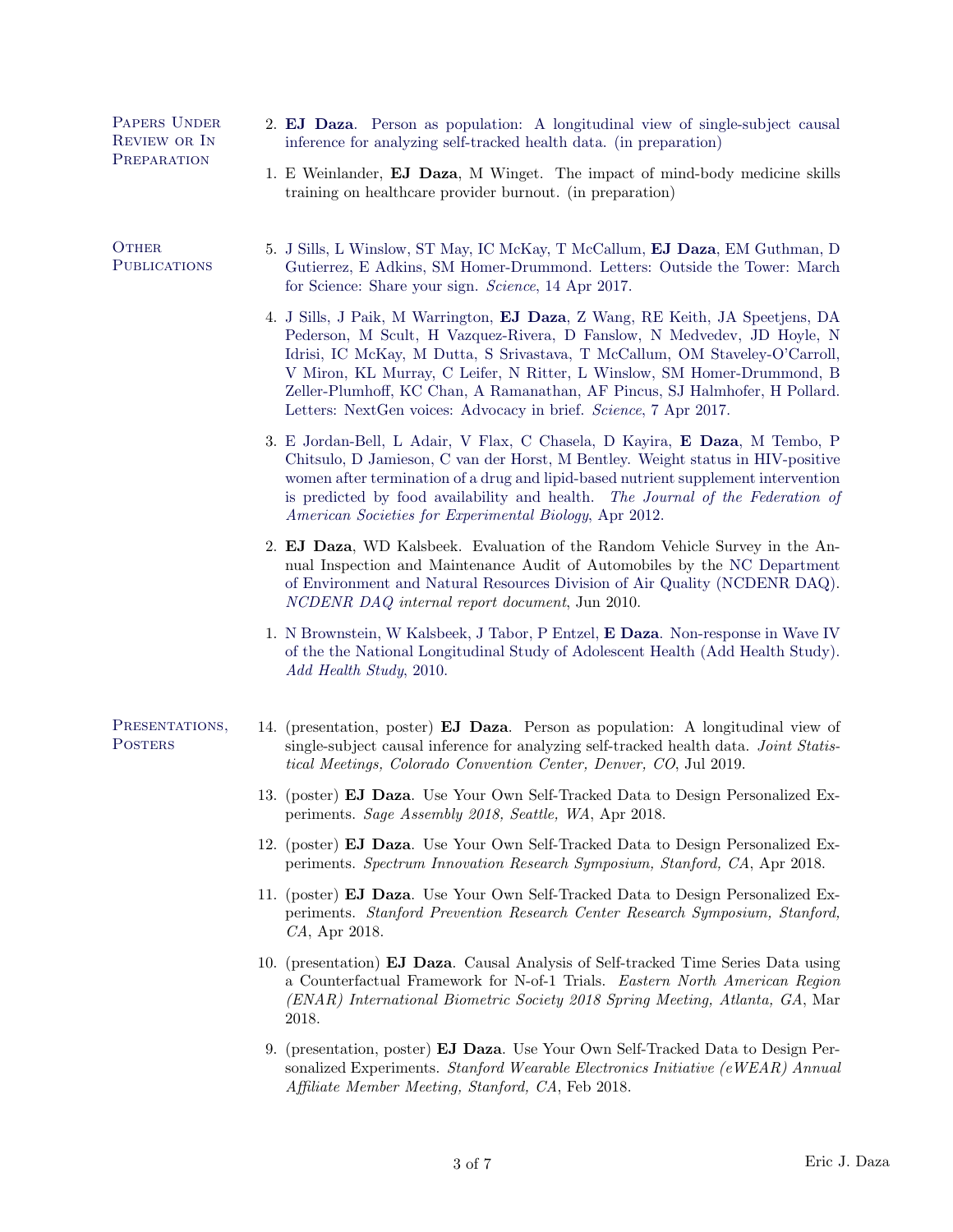|                                 | 8. (presentation) <b>EJ Daza.</b> It?s About Time: Using Self-Tracked Health Data to<br>Design Personalized, Single-Subject Randomized Trials. Stanford Prevention Re-<br>search Center / Primary Care and Population Health Weekly Seminar, Stanford,<br>$CA$ , Jan 2018.                      |  |  |
|---------------------------------|-------------------------------------------------------------------------------------------------------------------------------------------------------------------------------------------------------------------------------------------------------------------------------------------------|--|--|
|                                 | 7. (presentation) EJ Daza. Design Trumps Analysis: (Very Carefully) Drawing<br>Causal Conclusions using Big Data. Data Science Philippines 2017 October Meetup,<br>Makati, Metro Manila, Philippines, Oct 2017.                                                                                 |  |  |
|                                 | 6. (presentation, poster) <b>EJ Daza</b> . Causality in N-of-1 Trials and Studies: A Coun-<br>terfactual Approach. Joint Statistical Meetings, Baltimore Convention Center,<br>Baltimore, MD, Aug 2017.                                                                                         |  |  |
|                                 | 5. (presentation, poster) EJ Daza. Counterfactual-Based Causal Inference for N-of-1<br>Time Series. Atlantic Causal Inference Conference, UNC Chapel Hill, Chapel Hill,<br><i>NC</i> , May 2017.                                                                                                |  |  |
|                                 | 4. (presentation) <b>EJ Daza</b> . Three Statistical Significant Principles. <i>Quantified Self</i><br>Bay Area Meetup: Show & Tell $\#41$ , Institute for the Future, Palo Alto, CA, Mar<br>2017.                                                                                              |  |  |
|                                 | 3. (poster) EJ Daza. Counterfactual-Based Causal Inference for N-of-1 Time Se-<br>ries. Stanford University Postdoctoral Association (SURPAS) Postdoc Symposium,<br>Stanford, CA, Dec 2016.                                                                                                     |  |  |
|                                 | 2. (presentation) <b>EJ Daza</b> , WD Kalsbeek. Evaluation of the Random Vehicle Survey<br>in the Annual Inspection and Maintenance Audit of Automobiles by the NCDENR<br>DAQ. NCDENR DAQ, Raleigh, NC, Jun 2010.                                                                               |  |  |
|                                 | 1. (presentation) N Brownstein, W Kalsbeek, J Tabor, P Entzel, E Daza. Non-<br>response in Wave IV of the Add Health Study. Add Health Users Conference,<br>UNC Chapel Hill, Carolina Population Center, Chapel Hill, NC, 2010.                                                                 |  |  |
| <b>MEDIA</b><br><b>COVERAGE</b> | 3. Online patient-provider e-cigarette consultations: Perceptions of safety and harm.<br>• Physician advice to patients on e-cigarettes varies, reveals knowledge gaps,<br>study shows. Science Daily, 26 Aug 2016.                                                                             |  |  |
|                                 | 2. Likelihood of unemployed smokers vs nonsmokers attaining reemployment in a<br>one-year observational study.                                                                                                                                                                                  |  |  |
|                                 | • For smokers, finding a job is harder. For News, 12 Apr 2016.<br>• For smokers, finding a job is harder. Reuters, 11 Apr 2016.<br>• Cigarette smoking could burn your job prospects. CBS News, 11 Apr 2016.<br>• Smokers less likely to get hired and earn less: Study. NBC News, 11 Apr 2016. |  |  |
|                                 | 1. A Statistical New World. American Statistical Association "Promoting the Practice"<br>and Profession of Statistics" Video Competition Winners Announced, 2011.                                                                                                                               |  |  |
| TEACHING,<br><b>MENTORING</b>   | Kollective Hustle Mentorship Program, Daly City, CA.                                                                                                                                                                                                                                            |  |  |
|                                 | Mentor: $28 \text{ Jun } 2019$ – present.                                                                                                                                                                                                                                                       |  |  |
|                                 | University of California Irvine Samueli School of Engineering, Irvine, CA.                                                                                                                                                                                                                      |  |  |
|                                 | Main Lecturer<br>• BMI 295: Engineering Human Potential: Guest lecture on n-of-1 studies. 20 May<br>2019.                                                                                                                                                                                       |  |  |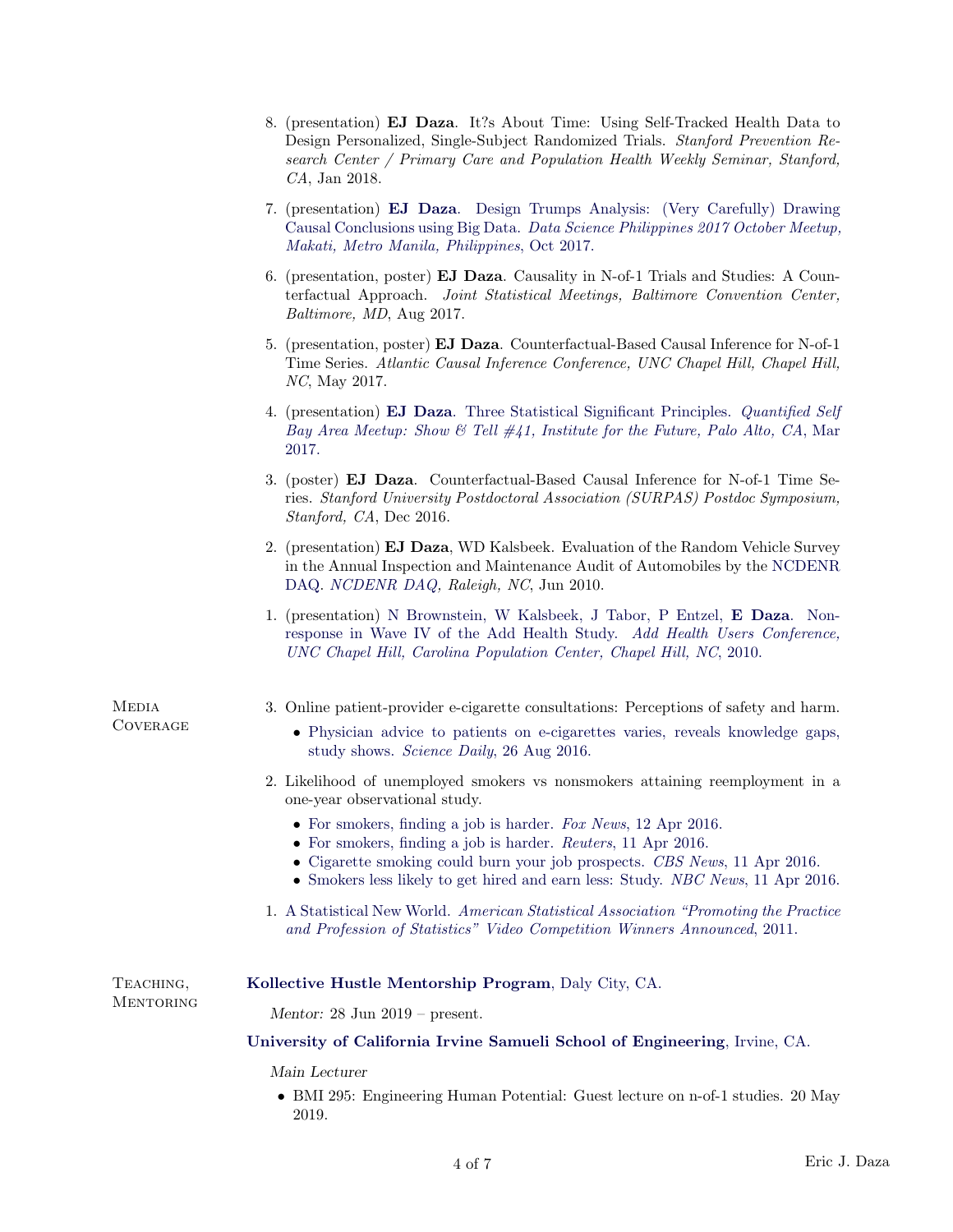[Filipino Americans in Science Technology Engineering Arts Math \(FASTER\)](https://www.faster-steam.org/), [Berkeley, CA.](https://www.faster-steam.org/)

Main Lecturer

• FASTER Conference 2018: Guest lecture on n-of-1 studies. 06 Oct 2018.

## [Stanford Division of Epidemiology](http://med.stanford.edu/epidemiology.html), Stanford, CA.

Main Lecturer

- HRP 226: Advanced Epidemiologic and Clinical Research Methods: "It's About Time: Using Self-Tracked Health Data to Design Personalized Single-Subject Randomized Trials." 28 Feb 2018.
- HRP 226: Advanced Epidemiologic and Clinical Research Methods: "Design Trumps Analysis: Drawing Causal Conclusions using Observational Data (Very Carefully)." 10 Jan 2018.

### [Stanford Prevention Research Center \(SPRC\)](http://prevention.stanford.edu/), Stanford, CA.

Main Lecturer

- [SPRC / Primary Care and Population Health \(PCPH\) Seminar Series:](http://prevention.stanford.edu/education/events.html) "Big (Multiple Causes of Death) Data: A Machine Learning Approach to Mortality." 1 Dec 2016.
- [SPRC/PCPH Seminar Series:](http://prevention.stanford.edu/education/events.html) "'P is for 'Pill': Researcher Non-adherence to the Proper Use of P-values." 12 May 2016.

Co-mentor (informal): PhD candidate in epidemiology / masters student in statistics, PhD candidate in computer science, masters-level project biostatistician

# [Stanford Medicine Quantitative Sciences Unit \(QSU\)](http://med.stanford.edu/qsu.html), Palo Alto, CA.

Co-lecturer

• [QSU Research Methods Seminar:](http://med.stanford.edu/qsu/seminars.html) "The IMP: Interference Manipulating Permutation." 4 Oct 2016.

## [UNC Chapel Hill](http://www.unc.edu/), Chapel Hill, NC.

Teaching Assistant

• [BIOS 600: Principles of Statistical Inference. Fall 2010.](http://sph.unc.edu/bios/bios-600-faqs/)

Tutor: PhD candidate in nutrition, PhD candidate in clinical psychology, MPH candidate in biostatistics, PhD candidate in political science

## [Cornell University](http://www.cornell.edu/), Ithaca, NY.

Tutor: PhD candidate in education

**SERVICE** 

# ACADEMIC Reviewing & Editing

Editing

• Topic Editor: [Frontiers Research Topic: Creating Evidence from Real World](https://www.frontiersin.org/research-topics/10089/creating-evidence-from-real-world-patient-digital-data) [Patient Digital Data](https://www.frontiersin.org/research-topics/10089/creating-evidence-from-real-world-patient-digital-data) (2019)

#### Reviewing

• Articles: [Biometrics](http://www.biometrics.tibs.org/) (2019), [Journal of the Royal Statistical Society - Series A](https://rss.onlinelibrary.wiley.com/journal/1467985X) (2019), [Translational Behavioral Medicine](https://link.springer.com/journal/13142) (2017), [American Journal of Clinical](http://ajcn.nutrition.org/) [Nutrition](http://ajcn.nutrition.org/) (2017), [The Stata Journal](http://www.stata-journal.com/) (2017), [American Journal of Epidemiology](https://academic.oup.com/aje) (2016), [Statistics in Medicine](http://onlinelibrary.wiley.com/journal/10.1002/(ISSN)1097-0258) (2015, 2016)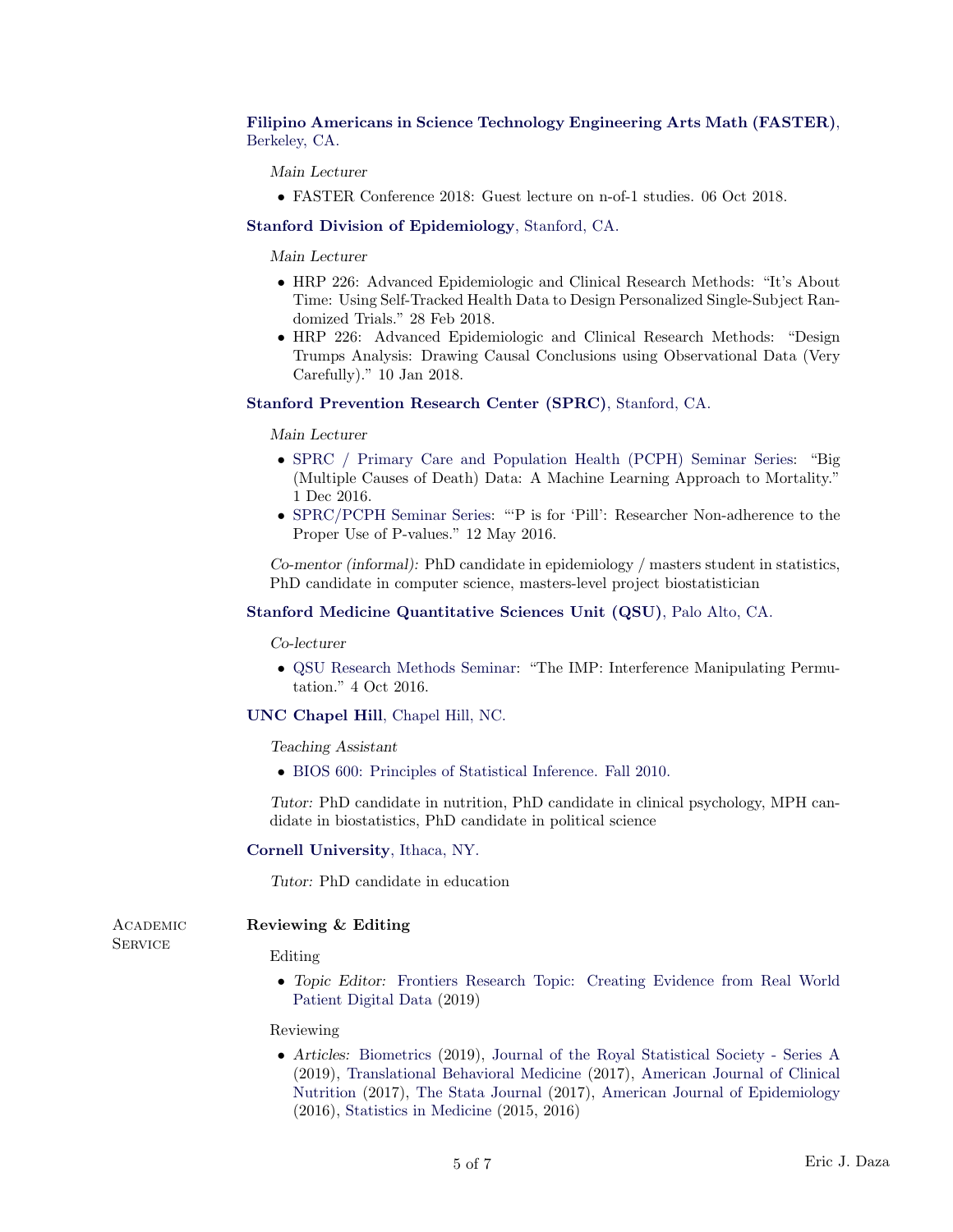• Abstracts: [American Public Health Association 2016 Annual Meeting](https://academic.oup.com/aje) (2016)

# Consultation & Collaboration

[Stanford University. Oct 2015 – present.](http://prevention.stanford.edu/)

- Co-investigator [\(Epidemiology\)](http://med.stanford.edu/epidemiology.html). Individualized Migraine Attack Prediction with Self-Reported and Passively Collected Data. PI: [Lorene Nelson, PhD.](https://profiles.stanford.edu/lorene-nelson)
- Consultant [\(Epidemiology\)](http://med.stanford.edu/epidemiology.html). Migraine App Study. PI: [Ealon Joelson, MD;](http://www.pamf.org/dr-ealon-joelson.html) co-PI: [Lorene Nelson, PhD.](https://profiles.stanford.edu/lorene-nelson)
- Collaborator [\(Primary Care and Population Health\)](http://med.stanford.edu/pcph.html): [Disparities and Culture:](http://med.stanford.edu/discover.html/) [Outcomes and Vitality Research \(DISCOVeR Lab\).](http://med.stanford.edu/discover.html/) PI: [Latha Palaniappan, MD,](https://profiles.stanford.edu/latha-palaniappan) [MS.](https://profiles.stanford.edu/latha-palaniappan)
- Study Biostatistician [\(SPRC\)](http://prevention.stanford.edu/). Tobacco-Related Disease Research Program (TR-DRP) Award: Toward Equity in Smokefree Worksite Policies. PI: [Judith Prochaska](https://profiles.stanford.edu/judith-prochaska), [PhD.](https://profiles.stanford.edu/judith-prochaska)

[UNC Chapel Hill. Jun 2009 – Sep 2015.](http://www.unc.edu/)

• Collaborator (CPC): [Malawi Mothers and Infants,](http://www.cpc.unc.edu/news/features/improving-health-and-survival-in-malawi) sub-study of [BAN Study.](http://www.hpdp.unc.edu/research/current-projects/ban) PI: [Margaret E. Bentley, PhD;](http://www.cpc.unc.edu/people/fellows/bio?person=pbentley) co-PI: [Linda S. Adair, PhD.](http://www.cpc.unc.edu/people/fellows/bio?person=adair)

# Coding Projects

[UNC Chapel Hill. 2012 – 2017.](http://www.unc.edu/)

• Stata: [created command "xtrccipw" for conducting weighted GEE analysis with](http://www.stata-journal.com/article.html?article=st0474) [inverse probability weights for longitudinal data with dropout or truncation](http://www.stata-journal.com/article.html?article=st0474)

# Memberships, Memberships

Affiliations [International Collaborative Network \(ICN\) for N-of-1 Clinical Trials and Single-Case](https://nof1andsced.wixsite.com/home) [Experimental Designs \(SCEDs\),](https://nof1andsced.wixsite.com/home) [Quantified Self,](http://quantifiedself.com/) [American Statistical Association,](http://www.amstat.org/) [Health Data Exploration Network,](http://hdexplore.calit2.net/) [American Public Health Association,](https://www.apha.org/) [American](https://www.aaas.org/) [Association for the Advancement of Science,](https://www.aaas.org/) [Filipino Americans in Science Technol](https://www.faster-steam.org/)[ogy Engineering Arts Math \(FASTER\)](https://www.faster-steam.org/)

# Affiliations

[Open Humans,](https://www.openhumans.org/) [PatientsLikeMe](https://www.patientslikeme.com/)

# TECHNICAL **Analysis**

Skills Statistics: causal inference, single-subject study design/analysis, longitudinal/panel analysis, missing data (selection bias from attrition, censoring, truncation), generalized estimating equations, mixed/random effects, Bayesian inference, survey sampling, time series, survival/time-to-event

> Statistical Learning: random forests, elastic net, principal components analysis, multinomial classification, association rule mining

# Programming

[R,](http://cran.r-project.org/) [Stata,](http://www.stata.com/) [SAS,](http://www.sas.com/) [SUDAAN,](http://www.rti.org/sudaan/) [Mplus](http://www.statmodel.com/)

OTHER SKILLS, Musical Performance, Composition, & Production: Piano (36 years), electric bass Interests (16 years), certified concert pianist, vocal performance & production for ["A Statistical](http://www.youtube.com/watch?v=NrDmVdHUtVQ) [New World".](http://www.youtube.com/watch?v=NrDmVdHUtVQ)

> **Student Theatre:** Technical  $\&$  production work, acting, and administration  $\&$  management (6 years).

Physical Activity: Rock climbing (10 years), Krav Maga (1 year).

Languages: Tagalog/Filipino (native), Spanish (beginner/intermediate).